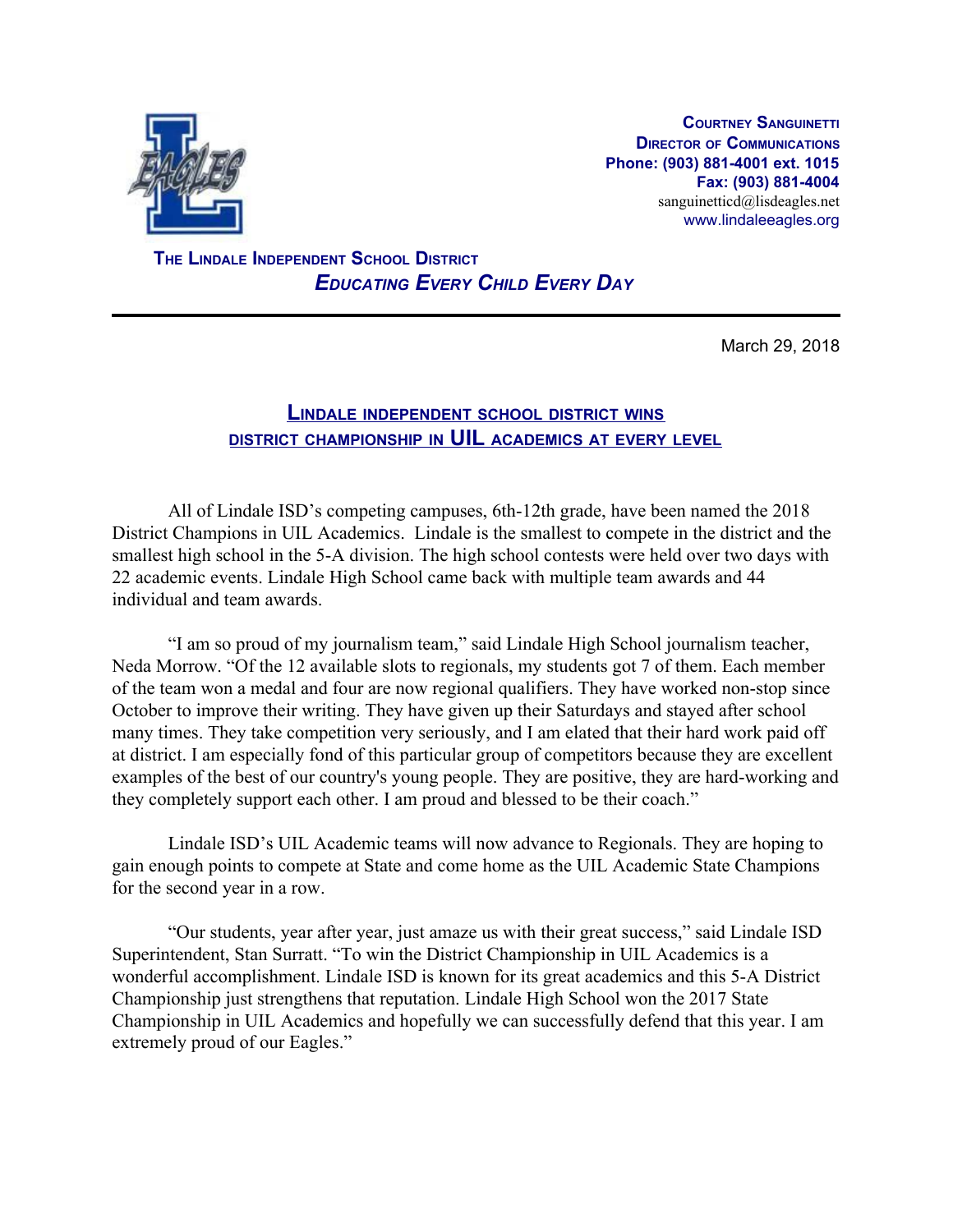**RESULTS FOR DISTRICT:**

**TH NUMBER SENSE – RONAK DESAI**

**TH MATH – ANDRE SAMARAWEERA**

**ND CURRENT EVENTS TEAM (TIE)**

**RD CURRENT EVENTS – EVAN BEWERSDORF –REGIONAL QUALIFIER–**

**ST COMPUTER APPLICATIONS – ZACH JONES –REGIONAL QUALIFIER–**

**ND COMPUTER APPLICATIONS – TYLER MEADOR –REGIONAL QUALIFIER–**

**TH COMPUTER APPLICATIONS – MORGAN GIBSON**

**ND COMPUTER SCIENCE TEAM –REGIONAL QUALIFIER–**

**ND COMPUTER SCIENCE – TYLER RUSSELL –REGIONAL QUALIFIER–**

**RD COMPUTER SCIENCE – TYLER MEADOR –REGIONAL QUALIFIER–**

**ND SCIENCE TEAM**

**TOP SCORER PHYSICS – TYLER RUSSELL –REGIONAL QUALIFIER–**

**ND SPELLING – EVAN HOWELL –REGIONAL QUALIFIER–**

**ST JOURNALISM TEAM**

**ST FEATURE WRITING – TYRA RODDEN –REGIONAL QUALIFIER–**

**ND FEATURE WRITING – ADRIENNE PARKS –REGIONAL QUALIFIER–**

**RD FEATURE WRITING – BAILEY SPENCER –REGIONAL QUALIFIER–**

**ST EDITORIAL WRITING – ADRIENNE PARKS –REGIONAL QUALIFIER–**

**RD EDITORIAL WRITING – TYRA RODDEN –REGIONAL QUALIFIER–**

**TH EDITORIAL WRITING – CARTER COLVIN**

**ST HEADLINE WRITING – ADRIENNE PARKS –REGIONAL QUALIFIER–**

**TH HEADLINE WRITING – COLLEEN STARKEY**

**ST NEWS WRITING – EMMA GRACE COX –REGIONAL QUALIFIER–**

**TH NEWS WRITING – ADRIENNE PARKS**

**ST SOCIAL STUDIES TEAM –REGIONAL QUALIFIER–**

**ND SOCIAL STUDIES – RICK SAMARAWEERA –REGIONAL QUALIFIER–**